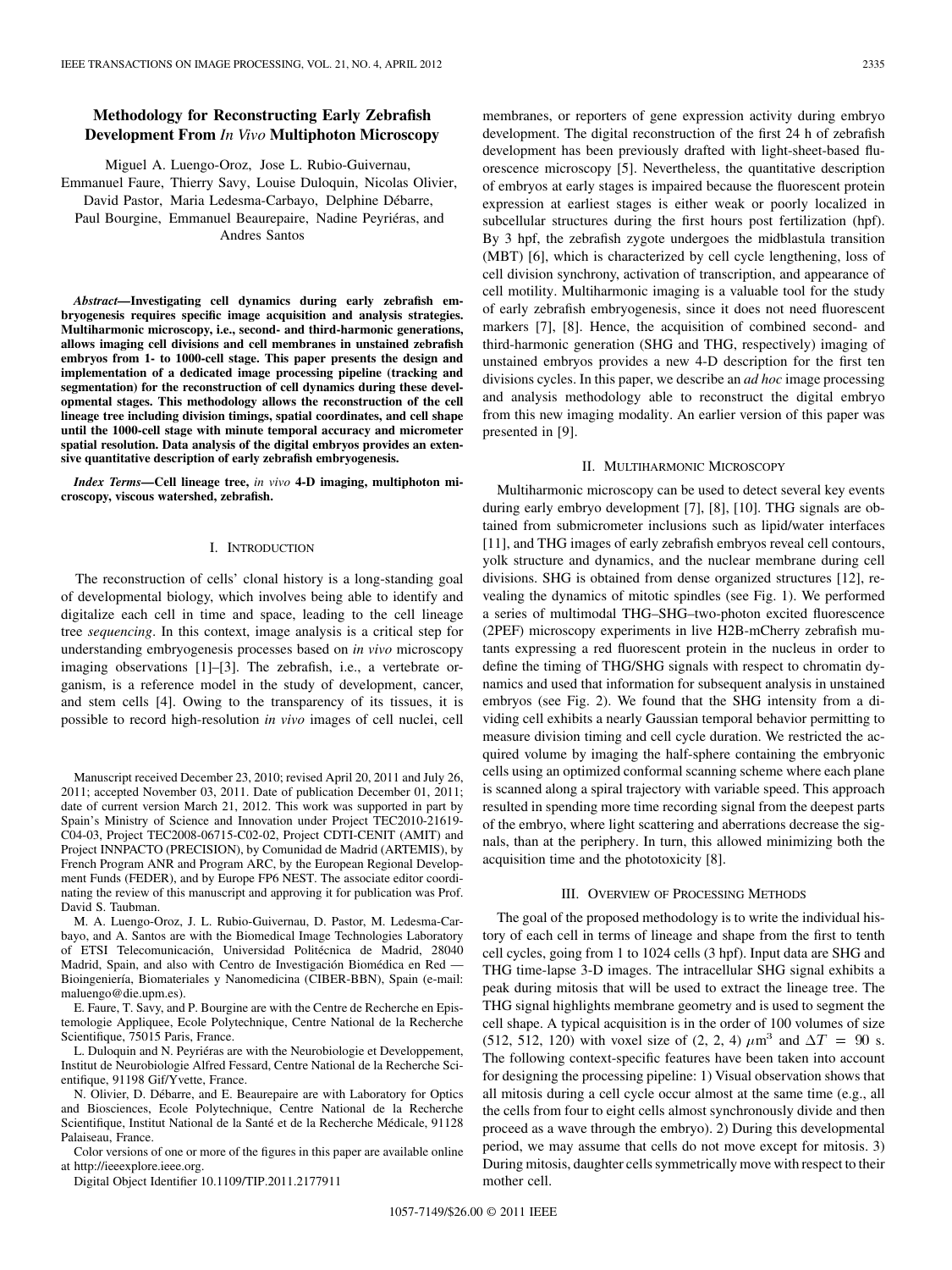

Fig. 1. Multiharmonic imaging of unstained zebrafish embryo at the 64-cell stage. (Green) SHG. (Blue-white) THG. (Scale bar is  $100 \ \mu$ m, and the cross lines explicit the relative positions of the three cross sections.)



Fig. 2. Detail of THG–SHG–2PEF microscopy experiment in nuclei-stained zebrafish mutants showing a dividing cell. SHG reveals the unstained mitotic spindles. 2PEF reveals the mCherry-labeled chromatin. THG reveals the unstained cell contours.

Because errors in mitosis detection propagate along the lineage, the processing pipeline has been coupled with the MOVIT validation interface (Savy *et al.*, unpublished). In the proposed procedure, divisions in each cell cycle are automatically detected and manually checked and corrected if needed before analyzing the next cell cycle. This strategy allows minimizing the human intervention to extract correct data. In Fig. 3, the processing pipeline is presented. First, the SHG image sequence is divided into subsequences corresponding to each cell cycle, and then, each subsequence is collapsed into one frame; thus, time lapses that typically have 100 time points are reduced to ten. Next, the lineage tree is extracted from collapsed SHG data (identifying the cell daughters of each cell in the next cycle). Then, SHG spot detection is manually corrected with the MOVIT interface, and the procedure of automatic detection and manual validation/correction is iterated for all the cycles. Next, the timing of mitosis events is refined using the noncollapsed original complete SHG sequence. Finally, the nucleus position of each cell is used as a seed for a viscous watershed segmentation of THG membrane images. In the following sections, all the steps are presented in detail.

## IV. PROCESSING PIPELINE

### *A. SHG Cycle Fusion*

First, SHG data are filtered with a 3-D median operator and convolved with a Gaussian kernel for regularization purposes. Visual inspection of SHG data shows that the mitotic spots of each division cycle are organized in temporal waves across the embryo. The timing of this global mitotic clock can be extracted from the integration of the total SHG signal along time. The *total-SHG-signal* measurement presents an oscillatory behavior where the maxima correspond to the time points where most of the mitoses of a given division cycle happen and the



Fig. 3. Schema of the processing pipeline for generating the digital zebrafish embryo from SHG and THG data.



Fig. 4. Total SHG signal intensity along time (signal peaks correspond to division waves) and projection of consecutive SHG volumes and its resulting collapsed single volume (128-cell stage).

minima correspond to moments between two division waves. The identification of the function minima allows finding the time intervals between consecutive cell cycles. In order to produce a single 3-D volume per division cycle, all the time points belonging to a division wave are gathered into a single 3-D image volume (see Fig. 4).

### *B. SHG Lineage Extraction*

The goal of this module is to identify all the SHG spots in each division cycle and link each cell with its two daughter cells in the next cycle. The SHG spots are detected by finding image intensity maxima in a local neighborhood. The inputs of this module are the ten SHG-fused images corresponding to the first ten cycles and the ten whole embryo binary masks extracted from THG membrane data (the embryo masks are obtained by thresholding and then using a morphological close-hole operator to fill gaps inside the mask, and finally creating a morphological closing and an opening to smooth the result). The Voronoi regions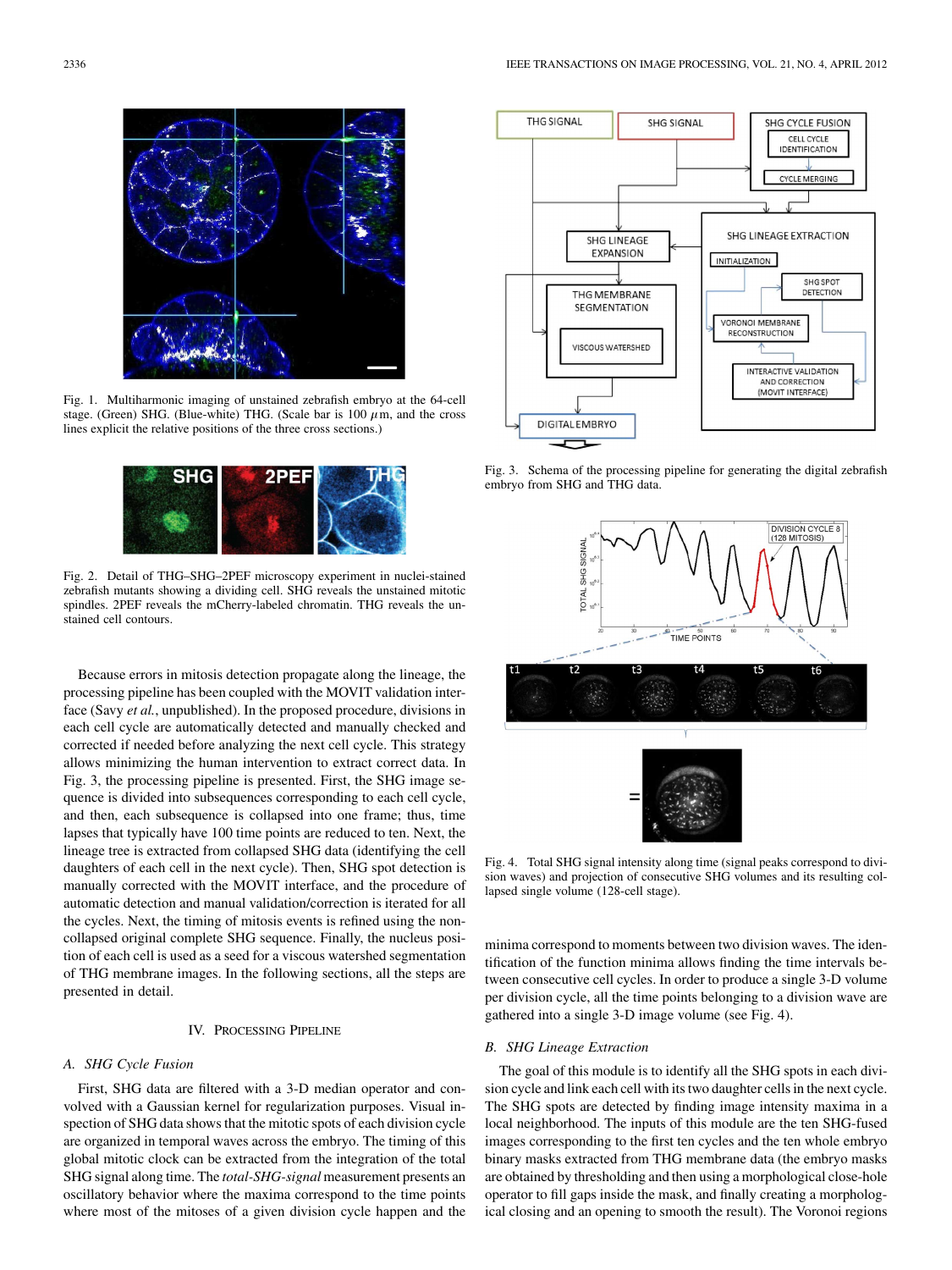

Fig. 5. Illustrative example of mitosis tracking. (a) Two-cell stage spots detection and associated Voronoi regions. Arrow points to the cell that is going to be tracked. (b) Red arrow points to the SHG spot detected in the four-cell stage inside (blue arrow) the Voronoi region of the previously pointed cell. (c) Green arrow points to the second daughter outside the isosurface region showing (red arrow) the forbidden region associated to the other daughter.

generated from cell centers inside the embryo mask are a reasonable approximation to membrane boundaries [13]. Hence, we can assume that, when a mother cell divides, the nuclei of the two daughter cells are going to appear inside the Voronoi region associated with their mother cell in the previous cycle. The iterative procedure has four steps.

- 1) Find the SHG spots corresponding to the first division cycle—two if starting with two cells. They are the two highest intensity regional maxima inside the embryo mask. Afterward, the Voronoi partition from the detected spots is created inside the embryo mask of the next division cycle.
- 2) Find the SHG spots corresponding to the next division cycle (twice the number of cells than that in the previous cycle). For each Voronoi region extracted from the previous cycle analysis, the maximum of intensity is found and corresponds to the first daughter cell. During mitosis, daughter cells have symmetric displacements relative to their mother cell; therefore, the search for the second daughter is restricted to the symmetric hemisphere inside the Voronoi region with respect to the first daughter and the mother cell. The local intensity maximum in this restricted region is selected as the second daughter cell (see Fig. 5).
- 3) The detected spots are visually validated and corrected using the MOVIT interface. Error rates in detection (coupled with tracking) before validation are in the order of  $10\% \pm 5\%$  (depending on the data set and the cell cycle). Typical errors in SHG spot detection are due to the following reasons: 1) Low dynamic range of the SHG images and a granulated background, particularly next to the yolk, misleads the algorithm. 2) Other dense subcellular structures can be highlighted by SHG; occasionally, we detected additional tiny bright spots that might correspond to centrosomes. 3) At the end of cell division, mitotic spots appear as two-merged spots corresponding to the two groups of chromosomes. Depending on the temporal sampling along the whole mitosis, the contribution of the frame that contains this situation might be high in the collapsed image for the whole cycle. When this happens, combined with a particular geometrical disposition of the spot in relation to the cell mother nuclei, it is possible to detect both groups of chromosomes in the same spot as two dividing cells.
- 4) The Voronoi partition of the embryo mask in the next division cycle is created from detected spots. The procedure goes back to step 2 until all the cycles are analyzed.

At this point, keeping in mind that the goal is to obtain an error-free lineage, a comment should be made at the system level. Classical automated systems for cell lineage reconstruction first find cell centers and then link the cell mother and daughters *a posteriori*. Errors in center detection propagate and get amplified along the lineage; thus, even a small error rate in center detection leads to an inconsistent lineage. In addition, having little clue about the position of both false negatives and false positives makes the correction such a hard task because the validation and correction have to be made at a global level. In order to have an estimation of accuracy in spot detection on the volumes corresponding to the compressed lineage with a classical methodology, we applied a

threshold followed by an area opening and a top-hat area opening (exhaustive parameters search). This methodology keeps structures of the right size above an intensity threshold, obtaining a success rate of 79% and 14% of false positives with an unknown distribution of their location. As an alternative to an automated system, *manually* extracting the cell lineage using a general-purpose annotation software, such as ITK Snap, is an almost impossible task (i.e., navigate inside a 3-D volume rendering where you should identify systematically hundreds of spots and link each one to a spot detected in the previous 3-D volume). When an experimented user uses a software designed for such a task, the lineage extraction can be manually achieved, but the need of expert work remains in the order of a hundred of hours (e.g., in order to reconstruct the complete lineage up to 512 cells, 1023 spots with 1022 links have to be created). Our strategy, which has the inherent benefit that produces the tracking coupled with the spot detection, consisted in doing an iterative manual correction based on contextual characteristics (number of spots and symmetry of cell division); the number of false positives is equal to the false negatives, meaning that correcting a spot simply consists in moving the spot position to a local neighborhood, which is easier and faster than creating or deleting spots. Using a simple maximum intensity to detect the spots is enough to keep the manual correction in the order of a couple of hours (very reasonable in the context of biological research). This method could be improved with more sophisticated spot detection methodologies, reducing the total time needed to the order of minutes; the utility of future automated systems should be based on a detection error rate tending to 0 or providing very controlled errors with an easy correction.

### *C. SHG Lineage Temporal Expansion*

The previous module allowed the extraction of the cell lineage tree from the collapsed SHG images providing the parental relationships and the spatial positions. Nevertheless, it does not show the exact time of mitosis inside the division cycle. In order to achieve a better temporal resolution in the detection of SHG spots, the scanning time corresponding to each  $xy$  slice in the conformal acquisition setup along the same volume has been taken into account.

Then, SHG intensity values are used to estimate mitosis times. The correlation between mitosis (anaphase, i.e., chromosome separation) and the maximum of the SHG signal intensity was verified in a threechannel (SHG, THG, and 2PEF) experiment with  $\Delta t = 30$  s. In addition, we found that the SHG signal intensity during mitosis can be modeled as a Gaussian function (see in Fig. 6), whose maximum accurately approximates the temporal location of the maximum signal  $(error = 14.6 \text{ s})$ . When lower sampling rates are used (i.e., the whole embryo is imaged), using the maximum of intensity of the SHG signal in order to estimate mitosis timing gives increased error, and the use of Gaussian fitting improves accuracy. To verify this hypothesis, we performed the Gaussian fitting of the SHG signal intensity in three different subsampled versions of the previous  $\Delta t = 30$  s experiment with a new  $\Delta t = 90$  s (one out of three data points from the original sequence). As a result, the maximum intensity selection yields an error of 30  $\pm$  30 s with respect to the  $\Delta t = 30$  s experiment, while the Gaussian fitting approach for detecting the mitosis timing has an error of just  $14.5 \pm 4$  s (see Fig. 6). In conclusion, the maximum of the fitted Gaussian function can be used to refine the temporal location of mitosis (see Fig. 7).

### *D. THG Membrane Segmentation*

The THG signal serves as a membrane marker that allows extracting cell geometries. Cell segmentation is approached by a watershed-based methodology where the seeds are the cell centers extracted from the SHG spots. However, the THG signal delineating cell boundaries is poorly defined in some places, leading to leakage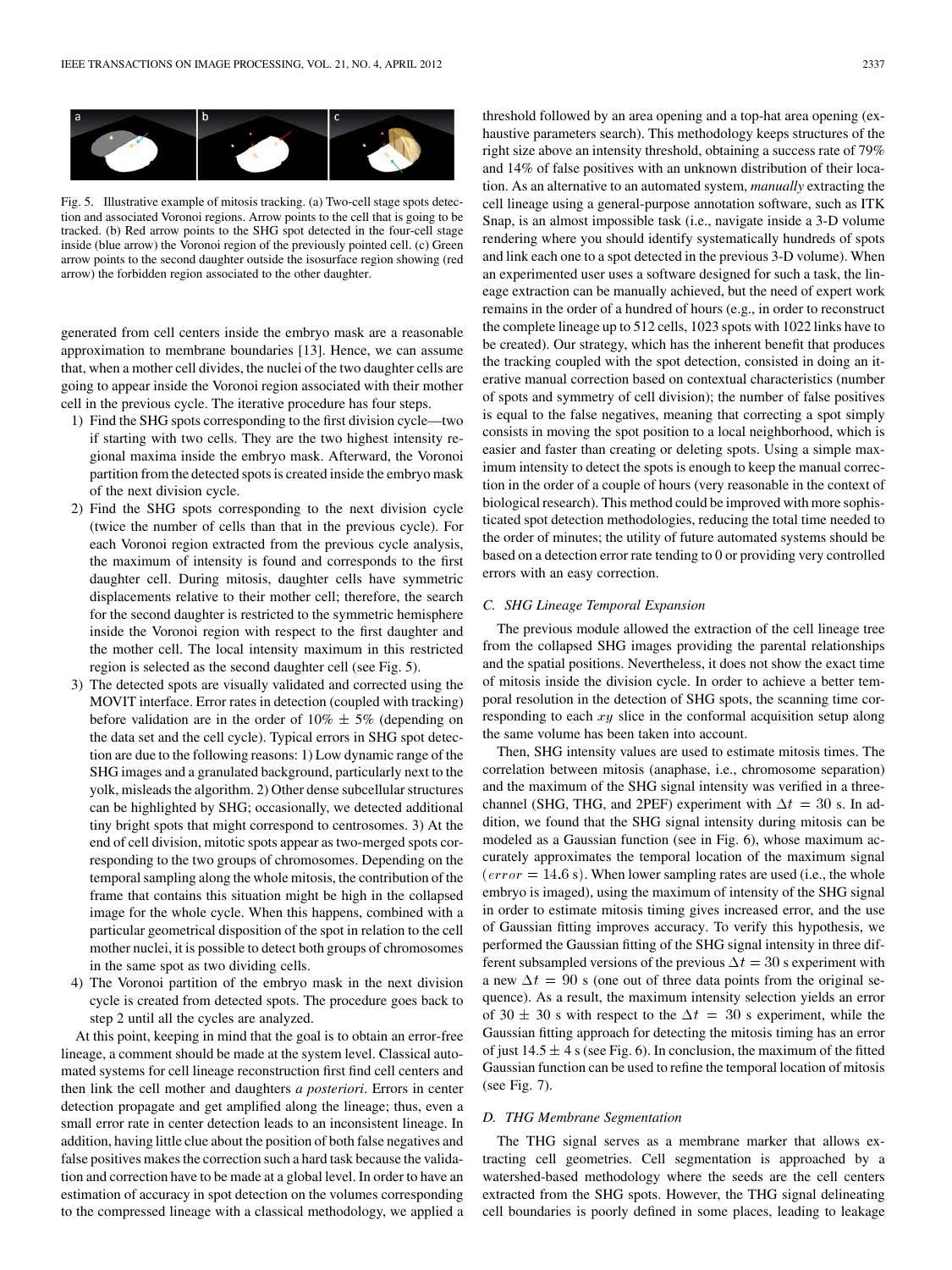

Fig. 6. SHG signal intensity profile during mitosis; chromosomes separate at  $t = 0$ . The maximum of a Gaussian fitting of the SHG signal with  $dt = 30$  s approximates mitosis with an error of  $14.6$  s, whereas performing the Gaussian fitting in three different subsampled versions of  $dt = 90$  s approximates the mitosis timing with an averaged precision of  $14.5 \pm 4$  s.



Fig. 7. (Top) Four consecutive frames of SHG signal. (Bottom) Intensity measurement at the different time steps on two cells and the Gaussian fitting of the SHG signal along time.

problems with the standard watershed. In order to address this issue, we have implemented a viscous watershed methodology [14] that consists in modifying the topology of the image by means of a viscous closing and then performing the standard watershed. This procedure is equivalent to performing a watershed with viscous fluid on the original landscape. The *oil-model fluid* has been chosen for the viscous closing transformation (see Fig. 8). In this model, the simulated temperature is associated to the intensity level  $h$ . Oil at low temperatures (dark pixels) has high viscosity so that fluid does not leak; with high temperature (white pixels), oil is less viscous, and watershed lines follow the relief. The viscous closing transformation  $T(f)$  may be implemented by adding (V) the binary closings  $\varphi$  of image f at all the intensity levels  $h > 0$  with a ball of radius  $r(h)$ , i.e.,  $T(f) = \vee_{h \geq 0} \varphi_{r(h)}(h \cdot \chi_h(f))$  with  $\chi_h(f)(p) = 1$  for all voxels p, where  $f(p) \geq h$  and  $\chi_h(f)(p) = 0$  elsewhere. Function  $r(h)$ determines the behavior of the fluid at different levels and is defined by the *oil-model* function  $r(h) = R_{\text{max}} - h * R_{\text{step}}$  performed for  $r(h) > 0$ . Parameter  $R_{\text{max}}$  has been empirically chosen, and tests showed that the best results are achieved when  $R_{\text{max}}$  is around six times smaller than the estimated mean cell radius at the corresponding cell cycle and  $R_{\text{step}}$  has a fixed value  $R_{\text{step}} = R_{\text{max}}/h_v$ , related to level  $h<sub>v</sub>$ , i.e., the intensity maximum of the THG signal. In order to



Fig. 8. Viscous closing procedure and example of THG membrane segmentation. T(f): viscous closing; f: raw data;  $W(f)$ : watershed;  $W(T(f))$ : viscous watershed.



Fig. 9. Histograms showing the percentage of cells at the 32- and 128-cell stage regarding the relative mean Hausdorff distance when comparing the gold standard with the Voronoi region, the standard, and the viscous watershed segmentation (columns in the extreme right show segmented cells whose evaluation is bigger than 0.5, undersegmented or oversegmented).

assess the segmentation quality against a manually segmented gold standard, which is obtained using ITK Snap [15], a variant of the Hausdorff distance [16] has been calculated for each cell in different division cycles. We define the relative mean Hausdorff distance as the mean of all the minimal Euclidian distances calculated from each of the voxels of the segmented membrane surface to the gold standard cell surface and the result divided by the radius of a spherical cell with the same volume as the gold standard cell, e.g., for two concentric spheres with double radius, the relative mean Hausdorff distance value is 0.5. While the Voronoi region provides a robust rough approximation, the viscous watershed segmentation is more accurate and produces less leakage than the standard watershed (see Fig. 9). The main source of errors comes from the leakage produced by the bottom cells that are in the interphase with the yolk.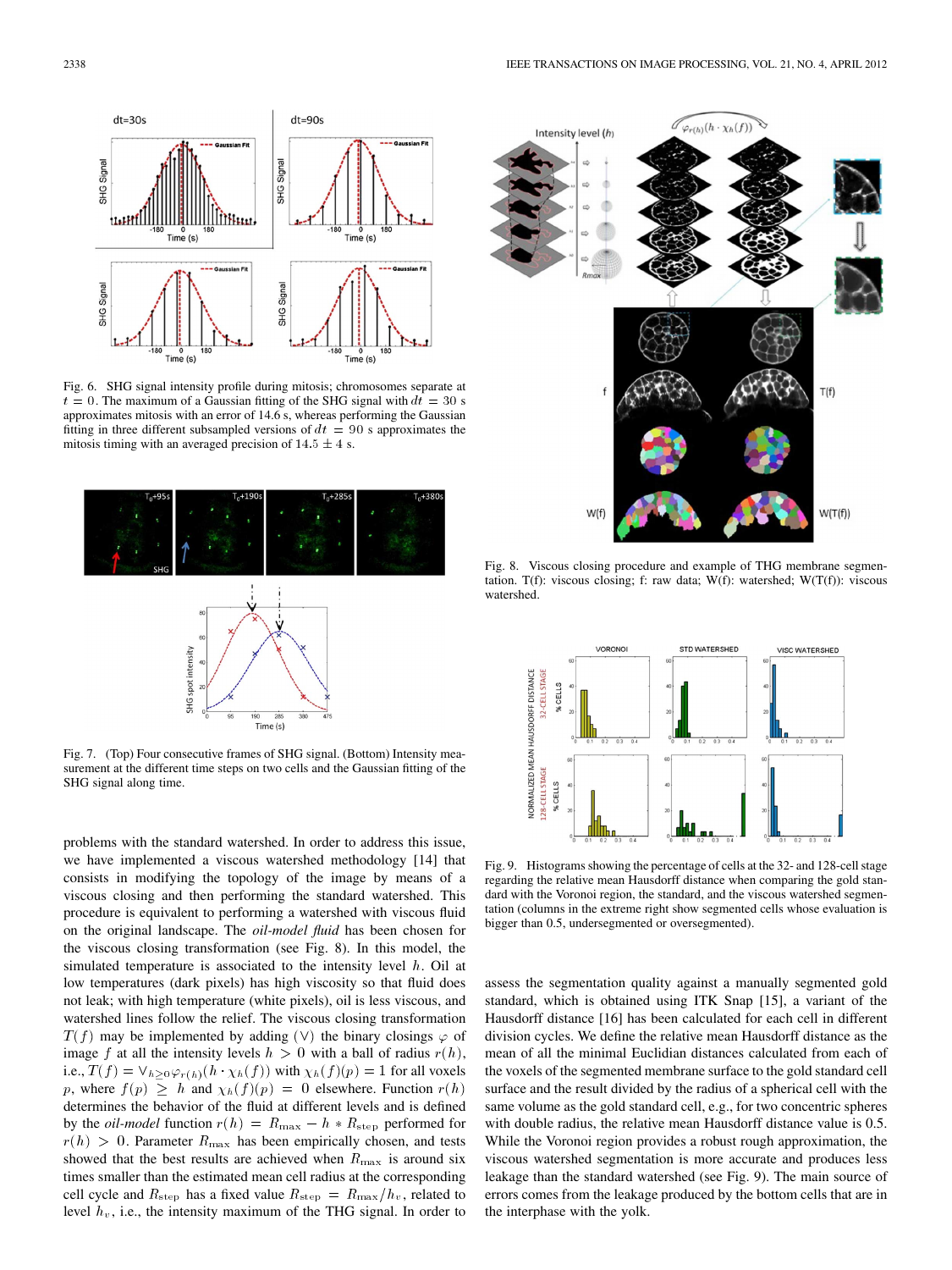

Fig. 10. Spatial deployment of the cell lineage tree for five embryos from 1 to 32-cell stage. Mitosis alternatively occur along two perpendicular axes referenced by the green and red arrows until the 16-cell stage. Dipoles  $d_k$  show the displacement of cell nuclei in mitosis at cycle  $k$ , where  $d_0$  is the distance between the first two nuclei after the division of the zygote.

### V. RESULTS

The presented processing pipeline provides the cell lineage tree annotated with the cell positions in each time step (corresponding to the nuclei position where the SHG spot signals the mitotic state), the parental relationship between cells, and the cell shape calculated both with the Voronoi approximation and the viscous watershed segmentation of the THG signal. Reconstructed data has been organized into an Oracle database and can be interactively visualized. Methods have been written in MATLAB, and the whole process for analyzing a complete data set takes about 72 h of computation (Core2Duo, 8-Gb random access memory) including 4 h of user interaction for manual validation and script launching distributed along the process (each cell cycle has to be validated before processing the following one). Six zebrafish embryos have been completely reconstructed from a two-cell stage to the 1000-cell stage. A detailed description of the biological events occurring can be found in [8]; hereafter, we report some quantitative descriptions that can be used for further mathematical modeling purposes.

- The spatial distribution of mitotic spots during the first cell cycles shows a prototypical fractal-like structure for the six embryos analyzed (see Fig. 10). Mitosis alternatively occurs along two perpendicular axes until the 16-cell stage. Displacement  $d_k$  of cell nuclei in mitosis at cycle k is  $\sim 0.85 d_{k-1}$ , where  $d_0 = 245 \pm 20 \ \mu \text{m}$ ernatively occurs<br>tage. Displacement<br> $5d_{k-1}$ , where  $d_0$ is the distance between the first two nuclei. In the division from 16 to 32 cells, cells do not have enough physical space to divide in the same plane following the previous rule. The four centered cells divide toward the center of the embryo allowing the formation of a partially double-layered blastoderm.
- We found an interembryonic variability of developmental speed around 10%. However, all the six embryos analyzed showed a similar behavior concerning division timings and cell cycle length. Interestingly, the mean cell cycle length perfectly fits with a parabolic function with the vertex between 32 and 64 cell



Fig. 11. Mean cell cycle duration from cycles 2 to 10 for six embryos. (Red) Average and (blue) quadratic fitting.



Fig. 12. Prototypical embryo development obtained from the spatiotemporal alignment of six embryos. Each color represents a new cell cycle.

stages (see Fig. 11), and is correlated with plasma membrane completion between the lower cells and the yolk. Therefore, the four-cell cycle length is the same as the 512-cell cycle length; 8 and 256-cell cycle lengths are equivalent and so are 16 and 128, and 32 and 64. We may conjecture that the two-cell-stage cycle length coincides with the 1000-cell cycle length. At this cycle (1000), cells are in the middle of the MBT regime conversion, cells become motile, and transcription occurs.

— A prototypic embryo has been modeled by superposing the lineage trees and averaging cell positions, division times, and cell division angles during mitosis. This prototype allows characterizing a normal embryo (see Fig. 12) during this developmental stage, where cells continuously drift out of synchrony and the cell cycle lengthens according to cell radial position, leading to division wave patterns across the embryo.

### VI. METHOD LIMITATIONS AND FUTURE WORK

The previous image processing methodology is limited to the analysis until 1000-cell stage because, later on, cells enter a developmental period characterized by mitosis desynchronization and random mitotic patches over the embryo. Furthermore, fast and oriented cell movements begin, and a row of cells is formed inside the yolk lacking of cell membranes (*yolk syncytial layer*). However, combined SHG–THG can be also used to image later stages of development (e.g., SHG reveals muscle structures) and other living-animal models. The methodology presented in this paper is an *ad hoc* system devoted to solve a specific problem, and the quantitative biological descriptions obtained from our pipeline could be also incorporated as *a posteriori* contextual information to design a better solution. In the near future, more processing methodologies should be adapted for detecting SHG spots [17]. We also hypothesize that new processing strategies involving image registration techniques for obtaining the displacement vector field of THG data should be designed to perform the lineage reconstruction of later developmental stages from such data. In order to improve THG membrane segmentation, a method that models the cell size and shape, as